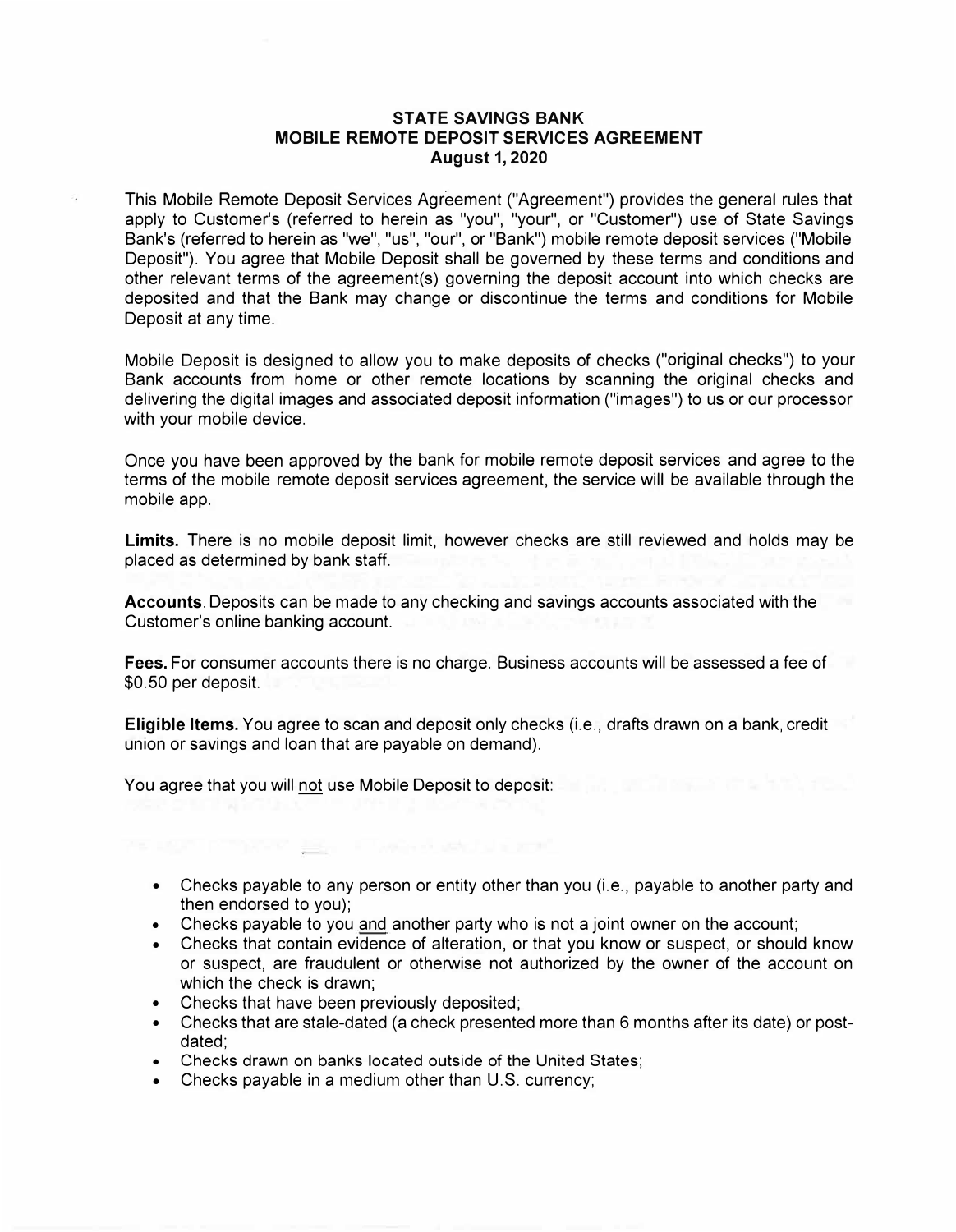- Non-cash items (as defined under Section 229.2(u) of Federal Reserve's Regulation CC). Non-cash items include, but are not limited to, checks accompanied by special instructions, checks which consist of more than a single thickness of paper, and checks which not been preprinted with MICR (magnetic ink character recognition) routing and account number data;
- Sight drafts (a draft which is payable on presentation to the paying bank--in other words, on sight or demand);
- Promissory notes and similar obligations, such as savings bonds; and
- Any other class of checks or drafts as identified by Bank to Customer from time to time.

**Requirements.** Each image must provide all information on the front and back of the original check at the time presented to you by the drawer, including, but not limited to, information about the drawer and the paying bank that is preprinted on the original check, MICR information, signature(s), any required identification written on the front of the original check and any endorsements applied to the back of the original check. The endorsement MUST include the following language: For Mobile Remote Deposit Only to State Savings Bank. The image quality must meet the standards established by the American National Standards Institute, the Board of Governors of the Federal Reserve, and any other regulatory agency, clearing house or association.

A check payable to multiple payees must be endorsed by all payees. If the check is payable to you or any other joint owners, any of you can endorse it. If the check is made payable to you and any other joint owners, all payees must endorse the check.

Endorsements must be made on the back of the check within  $1\frac{1}{2}$  inches from the top edge, although we may accept endorsements outside this space. Any loss we incur from a delay or processing error resulting from an irregular endorsement or other markings by you will be your responsibility.

To help ensure that an electronically deposited check is not processed multiple times either as an electronic item and/or a physical check, the Bank recommends that you mark the face of the check with the phrase, "Deposited Electronically" and the date. Marking a check in this way will allow you to identify that the item has been scanned/photographed and deposited if it becomes intermingled with other undeposited checks. You are required to mark all checks manually, with a stamp, or use some other means of marking the physical checks to indicate they have been electronically deposited. Items should be marked after you receive confirmation that the deposit was received and accepted for processing by the Bank.

**Receipt of Deposit.** All images processed for deposit through Mobile Deposit will be treated as "deposits" under your current Deposit Account Agreement and Disclosure with us and will be subject to all terms of the Deposit Account Agreement and Disclosure. When we receive an image, we will confirm receipt via email to you. We shall not be deemed to have received the image for deposit until we have confirmed receipt to you by email. Confirmation does not mean that the image contains no errors. We are not responsible for any image that we do not receive.

Following receipt, we may process the image by preparing a "substitute check" or clearing the item as an image.

We reserve the right, at our sole and absolute discretion, to reject any image for remote deposit into your account. You should check the status of your items within Online Banking.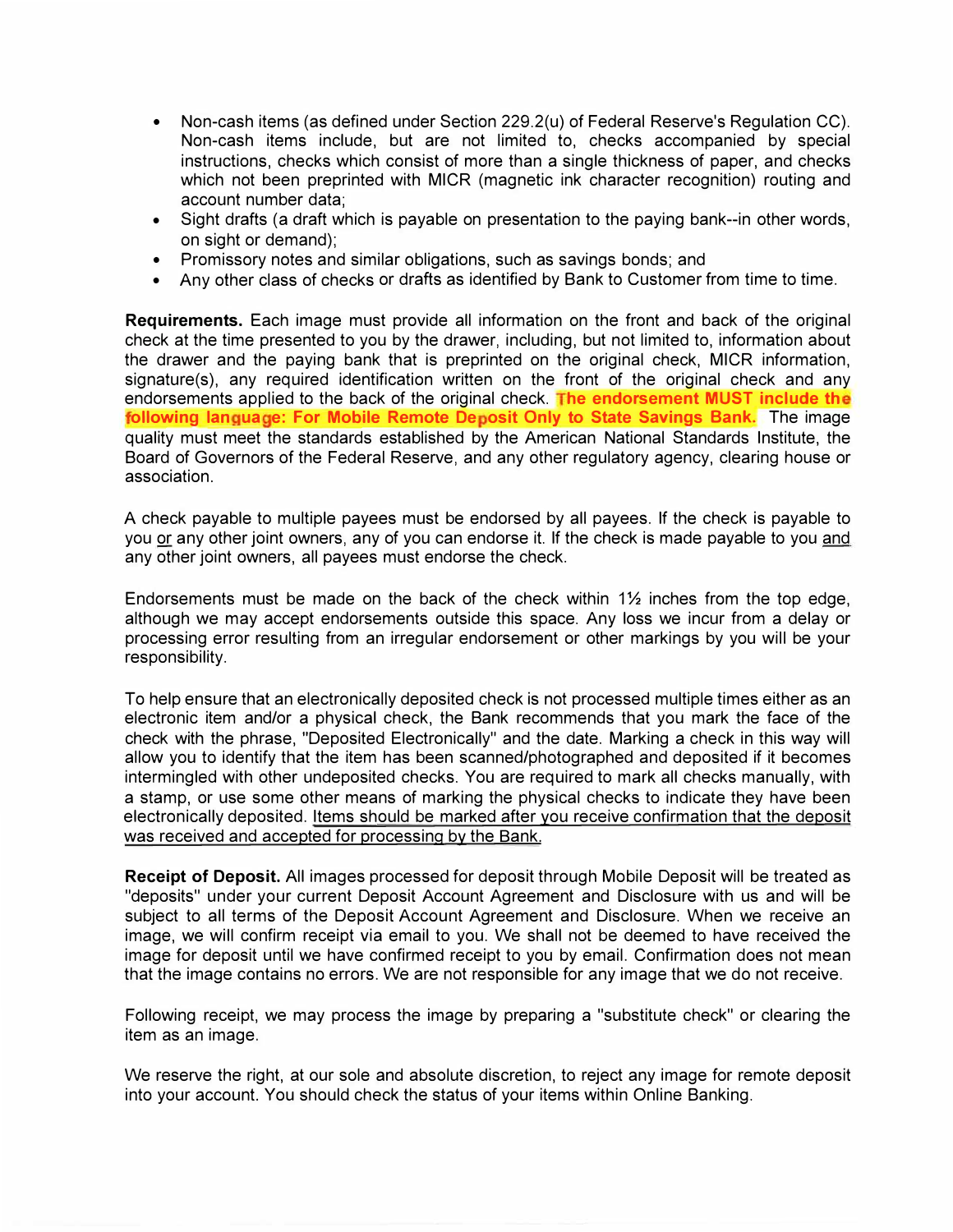**Original Checks.** After you receive confirmation that we have received an image, you must securely store the original check for 14 days after transmission to us and make the original check accessible to us at our request. Upon our request from time to time, you will deliver to us within 3 business days, at your expense, the requested original check in your possession. If not provided in a timely manner, such amount will be reversed from your account. Within 30 days of deposit, you must destroy the original check **by first marking it "VOID" and then destroying it by crosscut shredding or another commercially acceptable means of destruction.** After destruction of an original check, the image will be the sole evidence of the original check.

You agree that you will never re-present the original check. You understand that you are responsible if anyone is asked to make a payment based on an original check that has already been paid.

**Returned Deposits.** Any credit to your account for checks deposited using Mobile Deposit is provisional. If original checks deposited through Mobile Deposit are dishonored, rejected, returned unpaid by the drawee bank, or are rejected or returned by a clearing agent or collecting bank, for any reason, including, but not limited to, issues relating to the quality of the image, you agree that an original check will not be returned to you and that we may charge back the amount of the original check and provide you with an image of the original check, a paper reproduction of the original check, or a substitute check. You will reimburse us for all loss, cost, damage or expense caused by, or relating to, the processing of the returned item. Without our approval, you shall not attempt to deposit or otherwise negotiate an original check if it has been charged back to you.

We may debit any of your accounts to obtain payment for any item that has been rejected or returned, for any adjustment related to such item or for any warranty claim related to such item, whether or not the rejection, return, adjustment or warranty claim was made timely.

**Your Warranties.** You make the following warranties and representations with respect to each image:

- Each image is a true and accurate rendition of the front and back of the original check, without alteration, and the drawer of the check has no defense against payment of the check;
- The amount, payee(s), signature(s), and endorsement(s) on the image and on the original check are legible, genuine, and accurate;
- You will not deposit or otherwise endorse to a third party the original check and no person will receive a transfer, presentment, or return of, or otherwise be charged for, the original check or a paper or electronic representation of the original check such that the person will be asked to make payment based on an item that has already been paid;
- There are no other duplicate images of the original check;
- The original check was authorized by the drawer in the amount stated on the original check and to the payee(s) stated on the original check;
- You are authorized to enforce and obtain payment of the original check; and
- You have possession of the original check and no party will submit the original check for payment.

With respect to each image, you make to us all representations and warranties that we make or are deemed to make to any party pursuant to law, regulation or clearinghouse rule. You agree that files and images transmitted to us will contain no viruses or any other disabling features that may have an adverse impact on our network, data, or related systems.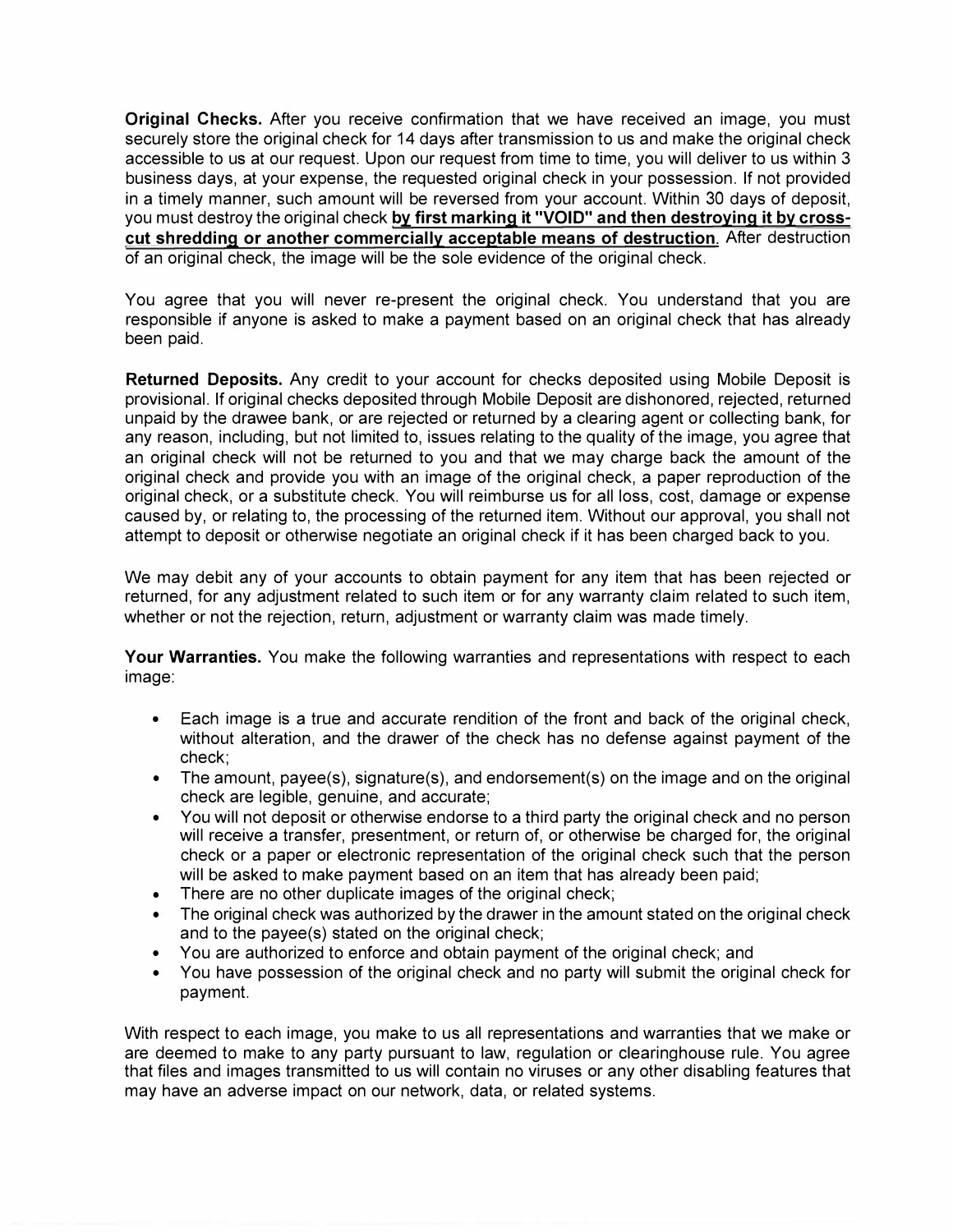**Compliance with Law.** You will use Mobile Deposit for lawful purposes and in compliance with all applicable laws, rules and regulations. You warrant that you will only transmit acceptable items for deposit and have handled the original items in accordance with applicable laws, rules and regulations.

**Mobile Deposit Unavailability.** Mobile Deposit may be unavailable temporarily due to system maintenance or technical difficulties, including those of the Internet service provider, cellular service provider, and Internet software. In the event that Mobile Deposit is unavailable, you may deposit original checks at our branches or through our ATMs or by mailing the original check to: State Savings Bank, P.O. Box 1169,703 Main St., Frankfort, Ml 49635.

**Funds Availability.** For purposes of funds availability, Mobile Deposits are made in Frankfort, Michigan. Mobile Deposits confirmed as received before 4:30 P.M. local time on a business day will be credited to your account the same day. Deposits confirmed received after 4:30 P.M. local time and deposits confirmed received on holidays or days that are not our business days will be credited to your account on the following business day. Funds will be available as described in our Regulation CC Funds Availability Disclosure.

**Business Days.** For purposes of transactions, the Bank's business days are Monday through Friday, excluding holidays recognized by the Bank. The Bank's business day begins at 9:00 a.m. EST and ends at 5:00 pm EST.

**Mobile Deposit Security.** You will complete each deposit promptly. If you are unable to complete your deposit promptly, you will ensure that your mobile device remains securely in your possession until the deposit has been completed. It is your responsibility to establish and maintain procedures to safeguard against unauthorized deposits. You will notify us immediately by telephone at (844) 377-5134 if you learn of any loss or theft of original checks or if you believe you may have deposited a check item more than once. You will ensure the safety and integrity of original checks from the time of receipt until the time of destruction. If warranted in our reasonable judgment, we may audit and monitor you, and you agree to cooperate with us to permit such monitoring, to confirm that you have satisfied your obligations under this Agreement.

**Your Responsibility.** You are solely responsible for the quality, completeness, accuracy, validity and integrity of the image. You are solely responsible if you, intentionally or unintentionally, submit fraudulent, incorrect or illegible images to us or if Mobile Deposit is used, by authorized or unauthorized persons, to submit fraudulent, unauthorized, inaccurate, incorrect or otherwise improper or unusable images to us.

In addition you agree that you will not modify, change, alter, translate, create derivative works from, reverse engineer, disassemble or decompile the programming, technology or software for Mobile Deposit, copy or reproduce all or any part of the programming, technology or software for Mobile Deposit, or interfere, or attempt to interfere, with such programming, technology or software. All rights, title and interest in and to such items belong to Q2 Software, Inc. at 13785 Research Blvd., Suite 150, Austin, TX 78750 ("Q2"). Q2 and Profit Stars, retain all rights, title and interests in and to the Services, Software and Development made available to you.

**Accountholder's Indemnification Obligation.** You understand and agree that you are required to indemnify us and hold us harmless against any and all claims, actions, damages, liabilities, costs, and expenses, including reasonable attorneys' fees and expenses arising from your use of